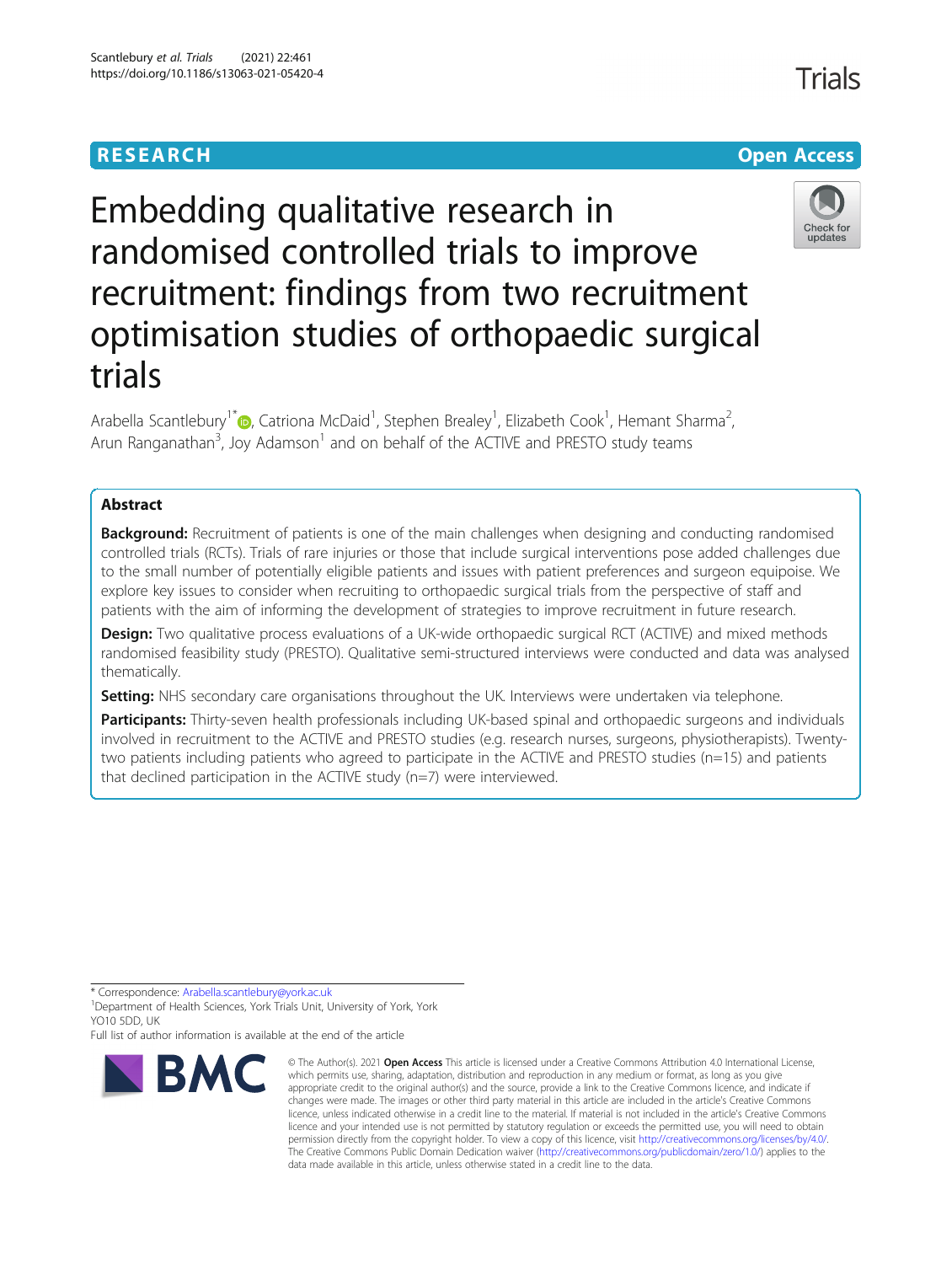Results: We used a mixed methods systematic review of recruiting patients to randomised controlled trials as a framework for reporting and analysing our findings. Our findings mapped onto those identified in the systematic review and highlighted the importance of equipoise, randomisation, communication, patient's circumstances, altruism and trust in clinical and research teams. Our findings also emphasised the importance of considering how eligibility criteria are operationalised and the impact of complex patient pathways when recruiting to surgical trials. In particular, the influence of health professionals, who are not involved in trial recruitment, on patients' treatment preferences by suggesting they would receive a certain treatment ahead of recruitment consultations should not be underestimated.

Conclusions: A wealth of evidence exploring factors affecting recruitment to randomised controlled trials exists. A methodological shift is now required to ensure that this evidence is used by all those involved in recruitment and to ensure that existing knowledge is translated into methods for optimising recruitment to future trials.

Trial registration: ACTIVE: [\(ISRCTN98152560\)](https://doi.org/10.1186/ISRCTN98152560). Registered on 06/03/2018. PRESTO: ([ISRCTN12094890](http://www.isrctn.com/ISRCTN12094890)). Registered on 22/02/2018,

Keywords: Process evaluation, Recruitment, Retention, Randomised controlled trial, Orthopaedic, Surgery, **Oualitative** 

#### Background

Participant recruitment is a key challenge for randomised controlled trials (RCTs). Failing to reach recruitment targets can have significant cost implications if funding is stopped or extensions are required and trials that do not recruit to target are underpowered to detect an effect [[1\]](#page-11-0). Trials of surgical interventions, especially those that compare surgical and non-surgical interventions face recruitment challenges, due to the irreversibility of surgical treatments and issues with surgeon equipoise  $[2-5]$  $[2-5]$  $[2-5]$ . The stakes are particularly high for trials of rare fractures or injuries, where there are a limited number of eligible patients and so there is an added impetus to recruit as many eligible patients as possible.

There is growing evidence on the barriers and facilitators to surgical trial recruitment [\[3](#page-11-0), [6](#page-11-0)]. A mixed methods systematic review synthesised the evidence on recruitment to surgical trials from the patient perspective [\[1](#page-11-0)]. The review, which included 34 papers (11 quantitative and 21 qualitative), concluded that whether a patient chooses to participate or not in a RCT is influenced by multiple inter-related factors such as patients' perceptions of the risk and benefits of participation and their treatment preferences. The authors recommended that future trials consider a patient-centred approach to trial recruitment that tailors information to the individual patient. For recruitment to be effective, it is also important to take stock of staff's experiences of recruitment to ensure that future strategies for improving recruitment consider not only what is important to patients, but the practicalities of recruiting patients in a complex healthcare system [\[1\]](#page-11-0).

We present the findings of two qualitative process evaluations undertaken during the PRESTO (Pragmatic Randomised Evaluation of Stable Thoracolumbar fracture Treatment Outcomes) feasibility study [[7](#page-11-0)] and ACTIVE

(Articular type C pilon fracture Trial comparing Internal Versus External fixation) trial's internal pilot. The main a priori research question for both process evaluations was how to best optimise recruitment by exploring patients, surgeons and local recruiting staffs' views and experiences of the interventions and trial processes. In this paper, we draw on the work of Phelps et al. [[1\]](#page-11-0) and use the findings from our two process evaluations to highlight how recruitment to future orthopaedic RCTs may be improved from the perspective of trial recruiters and patients.

#### **Mathods**

#### Design

Two qualitative evaluations of orthopaedic surgical trials were undertaken and consisted of interviews with patients who agreed to take part in the ACTIVE or PRESTO studies, interviews with patients who declined participation and interviews with ACTIVE and PRESTO trial recruiters (surgeons, physiotherapists, research nurses). Interviews with surgeons from across the UK (who were not part of recruiting teams) were conducted during PRESTO as one of the main aims of the study was to understand the current treatment of stable thoracolumbar fractures. Data collection took place during the PRESTO study's 12 month recruitment phase and the ACTIVE study's 12 month internal pilot recruitment phase (Table [1\)](#page-2-0).

#### Sampling and recruitment

To obtain maximum variation, we sought to purposively sample patients on the basis of age, gender, recruitment site and treatment received. Given the lower than anticipated recruitment to the main PRESTO and ACTIVE studies and process evaluations, we adopted a convenience sampling frame with selection based on those who agreed to interview. In both studies, all patients,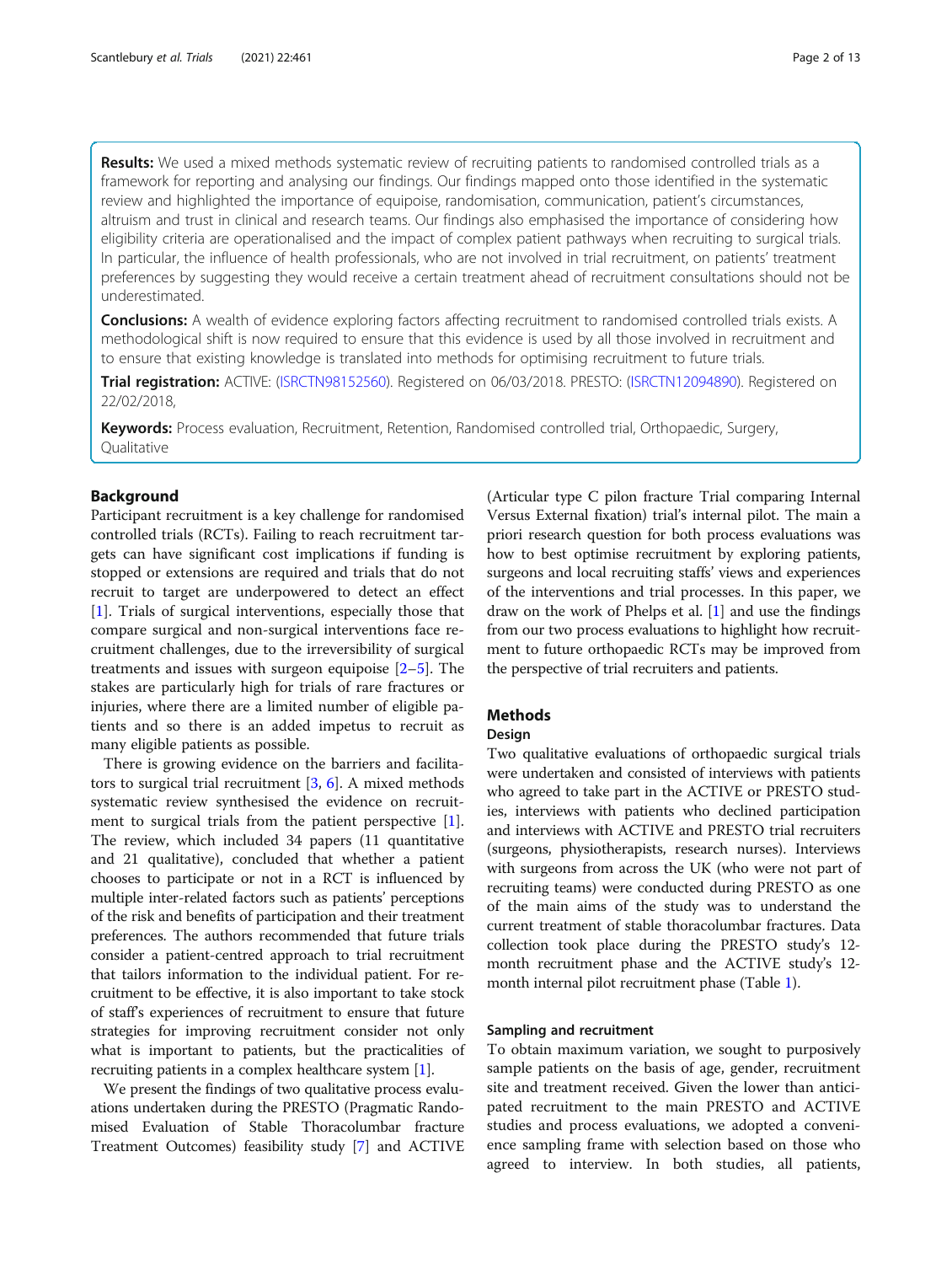<span id="page-2-0"></span>

|                                     | <b>ACTIVE</b>                                                                                                                                                                            | <b>PRESTO</b>                                                                                                                                                                                                                |
|-------------------------------------|------------------------------------------------------------------------------------------------------------------------------------------------------------------------------------------|------------------------------------------------------------------------------------------------------------------------------------------------------------------------------------------------------------------------------|
| Objectives                          | To investigate the clinical and cost-effectiveness of internal plate<br>fixation versus external fine wire fixation for the management of<br>type C pilon fractures of the distal tibia. | To establish whether it is feasible to deliver a trial comparing<br>surgical fixation to initial non-surgical management for patients<br>with a stable thoracolumbar fracture without spinal cord injury.                    |
| Design                              | Parallel randomised controlled trial. A 12-month internal pilot with<br>associated qualitative study to assess recruitment and provide<br>quidance on optimising trial processes.        | A feasibility study consisting of three elements: a randomised<br>external feasibility study, a national survey of surgeons and a<br>qualitative study.                                                                      |
| Trial<br>interventions              | Arm 1: Internal fixation: 'Locking' plate fixation with screws.<br>Arm 2: External frame fixation: limited open reduction and<br>articular fixation using screws and fine wire fixator.  | Arm 1: Surgical fixation. Either open spinal surgery or minimally<br>invasive surgery as per current UK surgical treatment.<br>Arm 2: Non-surgical management. Mobilisation in a brace or mo-<br>bilisation without a brace. |
| Primary<br>outcome                  | Disability Rating Index at 12 months post-randomisation.                                                                                                                                 | Recruitment rate, defined as the proportion of eligible participants<br>who are randomised.                                                                                                                                  |
| Trial status<br>and<br>registration | Ongoing (ISRCTN98152560)                                                                                                                                                                 | Completed (ISRCTN12094890)                                                                                                                                                                                                   |
| Ethical<br>approval                 | Approved by Yorkshire and The Humber – Bradford Leeds REC on<br>13th February 2018 (REC reference 18/YH/0014).                                                                           | Approved by North East – Newcastle and North Tyneside Research<br>Ethics Committee (REC) on 20 <sup>th</sup> March 2018 (REC reference 18/NE/<br>0008).                                                                      |
| Funder                              | NIHR Health Technology Assessment Programme (HTA 15/130/84)                                                                                                                              | NIHR Health Technology Assessment Programme (HTA 15/154/07)                                                                                                                                                                  |

irrespective of whether they agreed to participate in the trial were invited to take part in the qualitative study and were provided with a separate participant information sheet and consent form. A contact details form was also completed and transferred to the qualitative team for those that declined to participate in the ACTIVE or PRESTO studies. Informed consent was obtained prior to each interview.

For the ACTIVE trial, initially, we aimed to only interview staff who had been directly involved in recruiting patients. Due to the staggered opening of sites and lower than anticipated recruitment of patients, we also invited staff at sites open for, but just prior to recruitment. AC-TIVE trial recruiters were invited to interview via email.

For PRESTO, trial recruiters from the 3 participating sites were interviewed. In addition, snowballing techniques were used to ensure that a wide range of surgeons from across the UK were interviewed. This approach is appropriate when the number of experts in the field is relatively small and so many surgeons are known to each other  $[8]$  $[8]$ . However, we utilised a range of additional recruitment strategies to ensure interviewees represented a range of geographical locations, specialties (orthopaedics, neurosurgeons) and grades (consultants, registrars). We asked clinical coapplicants to forward recruitment emails to surgical colleagues, both in and outside of PRESTO sites; advertised for participants through the British Association of Spine Surgeons (BASS) newsletter and through a regional network of spinal surgeons; and by sending an invitation email to those who expressed an interest in the qualitative study through the PRESTO survey  $(n=19)$ .

#### **Participants**

Thirty-seven surgeons and trial recruiters (research nurses, research physios) were interviewed during the PRESTO (n=19) and ACTIVE (n=18) process evaluations. Surgeons across both studies represented different grades (registrars and consultants) and specialties (orthopaedics, neurosurgery). Additionally, 15 patients who agreed to take part in the PRESTO (n=5) and ACTIVE (n=10) process evaluations were interviewed. ACTIVE interviewees represented a range of genders and treatment allocations. However, all but one of the PRESTO patient interviewees were male and received surgical fixation. Interviews were conducted with 7 patients that declined to participate in the ACTIVE trial, no patients that declined to participate in PRES TO were interviewed.

#### Semi-structured interviews with patients, surgeons and trial recruiters

All interviews were semi-structured, were conducted via telephone and followed topic guides that were developed by the research team and clinical co-applicants. Interviewees were asked a range of questions, which aimed to explore how patients were approached to take part in the two studies, trial procedures and current treatment. Further details of the topics covered during interviews can be found in Additional files [1](#page-11-0), [2](#page-11-0), [3](#page-11-0), [4](#page-11-0), [5](#page-11-0) and [6.](#page-11-0)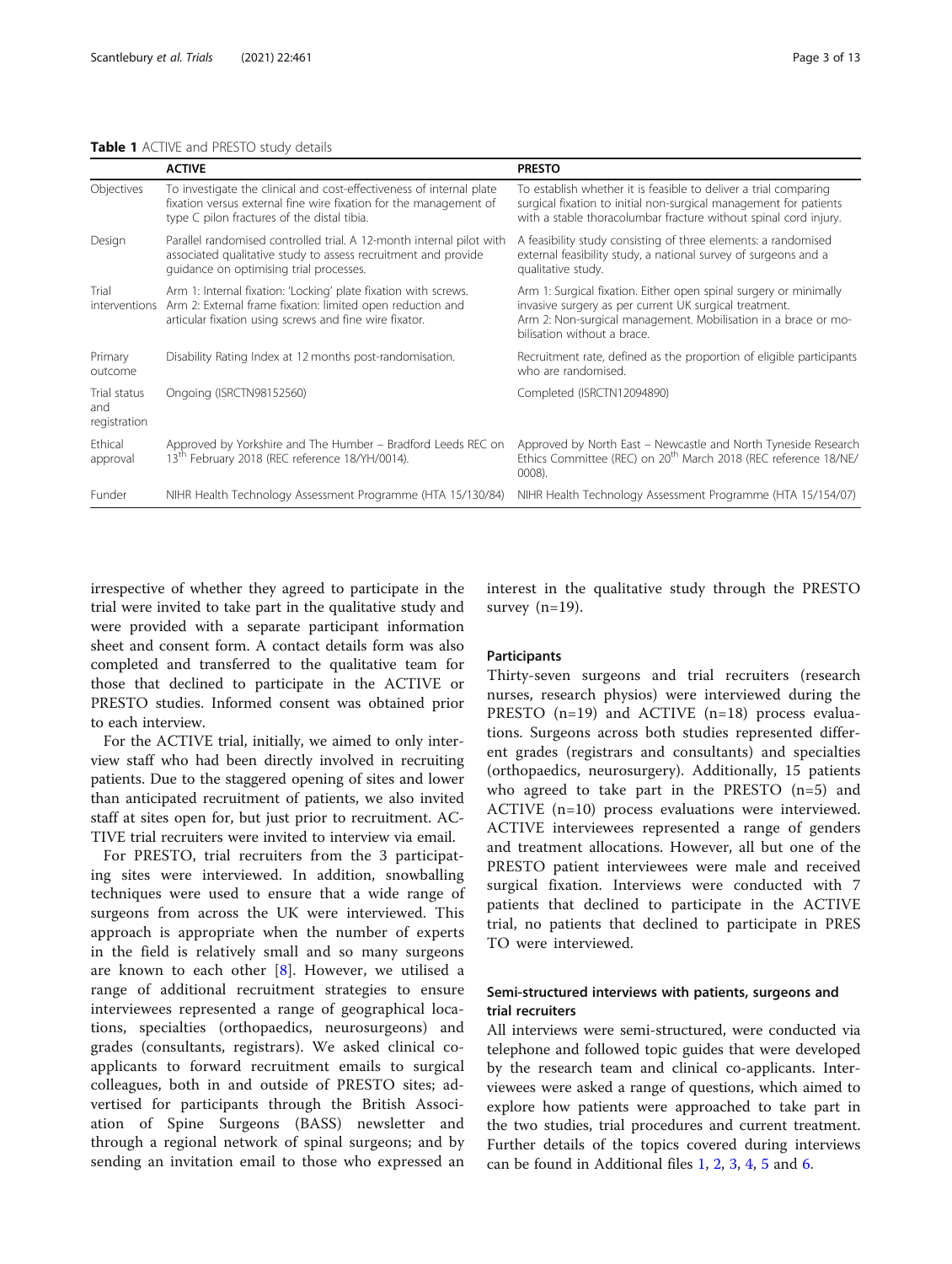#### Analysis

Data collection and analysis were undertaken by AS, a health services researcher with no clinical training or prior experience of research in orthopaedic surgery. All interviews and consultation recordings were audiorecorded and transcribed verbatim. For both studies, an initial thematic analysis was undertaken of all interviews and consultation recordings for each individual study [\[9](#page-11-0)]. Themes were largely deductive and derived from study topic guides, whilst also allowing for emergent themes. Analyses for both studies was also influenced by 'initial impressions' which were recorded immediately in an excel spreadsheet and involved documenting key issues under a priori headings that were devised by the research team, topic guide and clinical co-applicants. Documenting initial impressions allowed for early familiarisation and preliminary coding of our data and provided a mechanism for highlighting key issues with recruitment to the Trial Management Group and recruitment sites throughout data collection. A secondary analysis was then conducted where the findings from both studies were mapped onto the themes identified in Phelps' systematic review [\[1\]](#page-11-0), with particular attention given to identifying themes relating to optimising recruitment.

#### Results

First, we present the findings of both studies according to the three main themes that were identified by Phelps et al.'s [[1\]](#page-11-0) as influencing recruitment and retention to surgical trials—making sense, weighing up and trust. Given the significant amount of evidence that already exists around these themes  $[1, 10-15]$  $[1, 10-15]$  $[1, 10-15]$  $[1, 10-15]$  $[1, 10-15]$  $[1, 10-15]$  $[1, 10-15]$ , we present our findings using summary tables to highlight the key issues that were identified during ACTIVE and PRESTO. We then provide a descriptive account of 'eligibility criteria' and 'patient pathways', two themes that were identified as influencing recruitment and retention during ACTIVE and PRESTO which are not featured in Phelps et al.'s review  $[1]$  $[1]$ .

#### Making sense

#### Randomisation

For patients to agree to participate in an RCT, they first need to 'make sense' of randomisation and the influence it has on their treatment and involvement in their care (Table [2\)](#page-4-0). Randomisation was a new concept for the majority of patients, which when described using trial jargon made the concept difficult to understand. In the most part, patients recalled randomisation; however, many had undergone significant trauma and so were heavily medicated when approached to take part in the study. As a result, patients were concerned that they lacked capacity at the time of recruitment and felt this restricted their ability to understand what was being

proposed and make informed decisions. However, trial recruiters described various methods that were used during PRESTO to ensure capacity, for example, patients were asked to reiterate study aims before providing their consent.

#### Communication

How the trial is communicated to patients is also a critical factor influencing a patient's decision to take part in a RCT. In both studies, the perceived quality of information sheets, information about treatment and recovery and when patients are approached to take part were pivotal to ensuring effective communication and influenced whether patients chose to take part (Table [3](#page-5-0)).

#### Equipoise

Patients and trial recruiters provided various examples of situations where equipoise had been either deliberately, or unintentionally undermined (Table [4](#page-6-0)).

#### Weighing up

Patients' decisions to participate in RCTs are underpinned by being in equipoise and their understanding of randomisation. However, these decisions also require patients to trade off various perceived benefits of participation, such as altruism against treatment preferences, personal circumstances and the perceived risks of randomisation (Table [5\)](#page-7-0).

#### **Trust**

If patients are to take part in a surgical trial, they need to feel confident and have trust in their surgeon and research team. When discussing how to optimise recruitment, it was considered crucial by the trial team to think about who is involved in recruitment consultations (Table [6\)](#page-8-0). Whilst there was agreement that recruitment consultations should involve senior clinicians and the research team, the practicalities of involving both teams in large numbers of recruitment consultations were acknowledged, with some sites opting for the research team and clinicians to approach patients independently to fit around conflicting work schedules and time constraints.

Ensuring clinical teams are engaged throughout research studies was also considered important by both trial recruiters and patients not only for ensuring the trust of patients but to maximise recruitment, particularly in studies of rare conditions where there is pressure to recruit every eligible patient.

#### Patient pathways

Patients are often admitted via complex referral pathways and as a result, may come into contact with clinicians from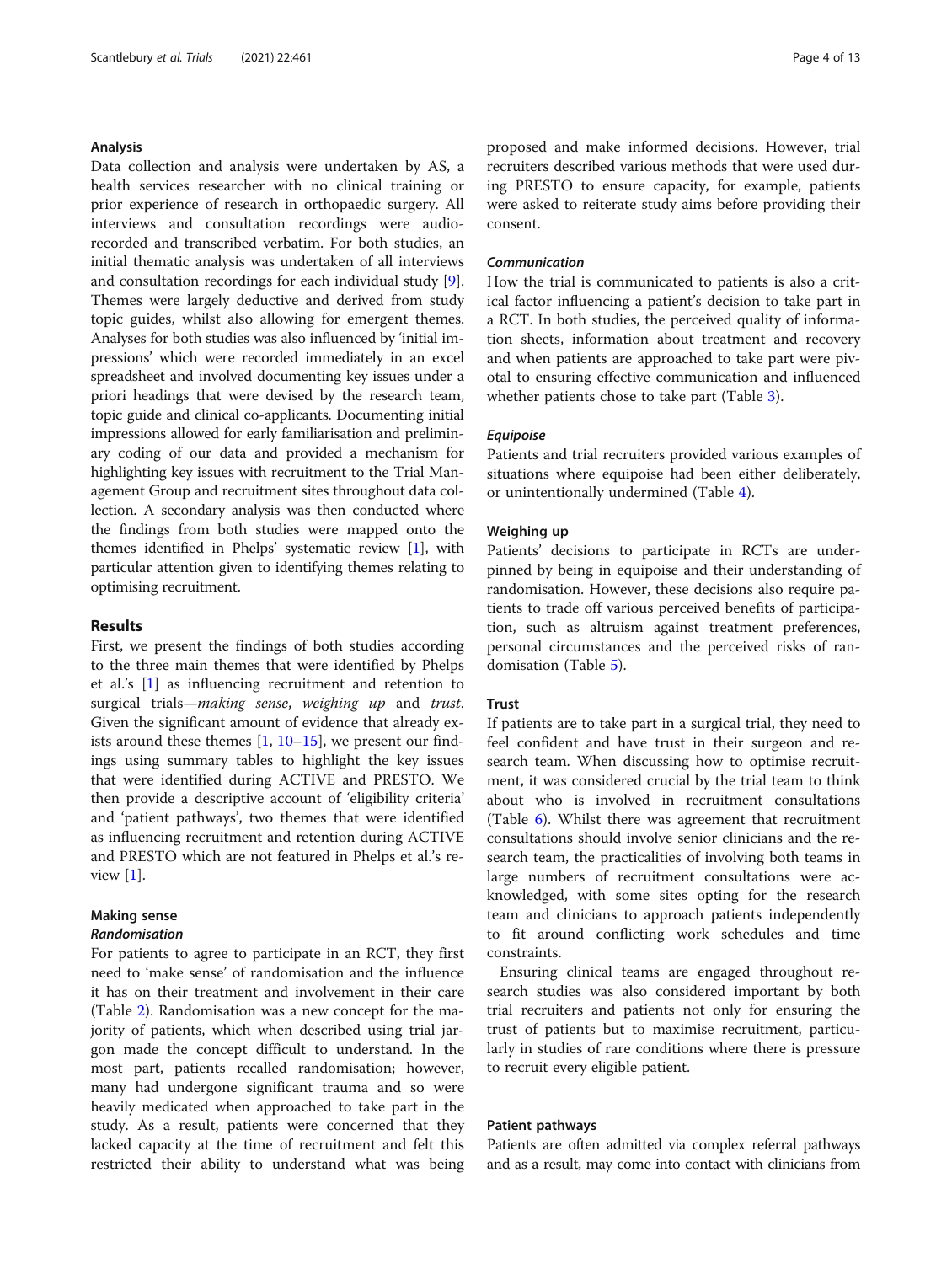#### <span id="page-4-0"></span>Table 2 Key findings relating to randomisation

| Randomisation                  |                                                                                                                                                                                                                                                                                                                                                                                                                                                                                                                                                                                                                                                                                                                                                                                                                                                                                                                                                                                                                                                                                                                                                                         |                                                                                                                                                                                                                                                                                                                                                                                                                                                                                                                                                                                                                                                                                                                                                  |  |
|--------------------------------|-------------------------------------------------------------------------------------------------------------------------------------------------------------------------------------------------------------------------------------------------------------------------------------------------------------------------------------------------------------------------------------------------------------------------------------------------------------------------------------------------------------------------------------------------------------------------------------------------------------------------------------------------------------------------------------------------------------------------------------------------------------------------------------------------------------------------------------------------------------------------------------------------------------------------------------------------------------------------------------------------------------------------------------------------------------------------------------------------------------------------------------------------------------------------|--------------------------------------------------------------------------------------------------------------------------------------------------------------------------------------------------------------------------------------------------------------------------------------------------------------------------------------------------------------------------------------------------------------------------------------------------------------------------------------------------------------------------------------------------------------------------------------------------------------------------------------------------------------------------------------------------------------------------------------------------|--|
| Sub-theme                      | <b>Description</b>                                                                                                                                                                                                                                                                                                                                                                                                                                                                                                                                                                                                                                                                                                                                                                                                                                                                                                                                                                                                                                                                                                                                                      | Exemplar quote                                                                                                                                                                                                                                                                                                                                                                                                                                                                                                                                                                                                                                                                                                                                   |  |
| Understanding<br>randomisation | For most patients randomisation was a new concept                                                                                                                                                                                                                                                                                                                                                                                                                                                                                                                                                                                                                                                                                                                                                                                                                                                                                                                                                                                                                                                                                                                       | "They told me it was 50/50 whether they would give me surgery,<br>or I would be in a brace, and it was chosen quite randomly by<br>the computer. No human influence on that, at all. They obviously<br>said that my care and everything would be exactly the same as if<br>I wasn't on the trial." (PRESTO patient interview, accepter)                                                                                                                                                                                                                                                                                                                                                                                                          |  |
| Trial jargon                   | Across both trials, staff felt patients equated randomisation to<br>being experimented on and to remove their choice and decision<br>making around treatment. Using the analogy of a toss of a coin<br>was considered flippant and unprofessional - ACTIVE patients<br>felt gambling metaphors undermined the severity of their injury<br>whilst trial recruiters felt that describing something as random<br>implies it is intrinsically bad or inferior.<br>Using computer-based terminology invoked fear with some pa-<br>tients who were reluctant to be randomised due to a mistrust in<br>computers and technology - patients wanted treatment to be<br>based on an informed choice by a qualified and experienced<br>person.<br>Clear explanations of terms such as randomisation, are more<br>likely to promote transparency, understanding and acceptance.<br>Some ACTIVE trial recruiters thought that they should not use<br>the word randomisation and in some cases avoided discussing<br>that patients would be allocated to treatments by a computer as<br>they were aware of the potential negative implications of this<br>terminology on recruitment. | "I think when you try to say randomised and talk about the<br>computer allocating it, people worry. It frightens people, and I<br>wonder if maybe my experience of that is within a study that<br>general has recruits who are in an older age bracket and may be<br>a little bit more unsure of technology and computers and want<br>the doctor to make their decision". (ACTIVE Staff Interview)<br>"It did seem kind of not as professional. Like, "We're going to do<br>this really serious thing on you", this was serious and obviously<br>all operations and procedures like that, it must cost a fortune,<br>and for them to basically just, it was almost like it came down to<br>"flip the coin"" (ACTIVE Patient interview, accepter) |  |
| Recall of<br>randomisation     | The severity of PRESTO patient's injuries, the medication they<br>were prescribed and presence of other injuries led to the<br>capacity of these patients and whether they made informed<br>decisions about their treatment and trial participation to be<br>questioned.<br>Many PRESTO patients found it difficult to engage with study<br>materials and/or were unable to remember details of recruitment<br>and randomisation.                                                                                                                                                                                                                                                                                                                                                                                                                                                                                                                                                                                                                                                                                                                                       | "But it probably would have been better if it was explained when<br>I had someone with me, because as I say, I was very sleepy. I'd<br>had lots of morphine, and I think I could just about keep my<br>eyes open when they were talking to me." (PRESTO patient,<br>accepter)                                                                                                                                                                                                                                                                                                                                                                                                                                                                    |  |
|                                | PRESTO staff did not consider the patient's capacity to be an<br>issue as they felt obtaining informed consent and determining<br>capacity during recruitment mirrored the processes used in<br>routine practice.                                                                                                                                                                                                                                                                                                                                                                                                                                                                                                                                                                                                                                                                                                                                                                                                                                                                                                                                                       | "I don't think that (capacity is) a problem most of the time. If you<br>think about it, to do anything you have to get informed consent,<br>whether it's a trial or not. If I operate on someone, I have to get<br>their consent. If I've discussed surgery or not surgery, implicitly<br>they're consenting to have not surgery if we pursue bed rest.<br>Things can always change. I mean you can operate further down<br>the line." (PRESTO staff interview.)                                                                                                                                                                                                                                                                                 |  |

a range of specialties, depending on the specific injury (emergency department (ED), neurosurgery, orthopaedics) or from referring hospitals prior to being approached to take part in orthopaedic surgical trials. In PRESTO, the different ways that patients with thoracolumbar fractures could be referred to sites was a particular issue, with one site receiving referrals from up to 15 hospitals. The reduced awareness of on-going research studies, issues with equipoise and different treatment preferences of staff that are not involved in recruitment can mean that patients have multiple conversations about the treatment they are 'likely' to receive before official recruitment consultations and may lead to distrust in research and trial processes and/or patient's being 'biased' towards specific treatments. The time between transfer of patients from local hospitals to Major Trauma Centres or hubs can mean that by the time patients are approached to

take part in a research study they may no longer meet the eligibility criteria for the specific trial, for example they have already started to heal and in some cases receive non-operative treatment such as braces for stabilisation.

We generally want to see them within a week of them sustaining the injury and a few times it has not been possible to arrange transport from the local hospital up to our centre, and that has caused patients to miss the reasonable timeframe that we would like to follow these patients, for example if they reach five to six weeks following the injury by the time to come to the clinic, then it is a moot point to then discuss surgical or operative options. Because conservatively they have reached that point in their treatment, where the fracture could have reasonable been expected to heal and we wouldn't be doing justice to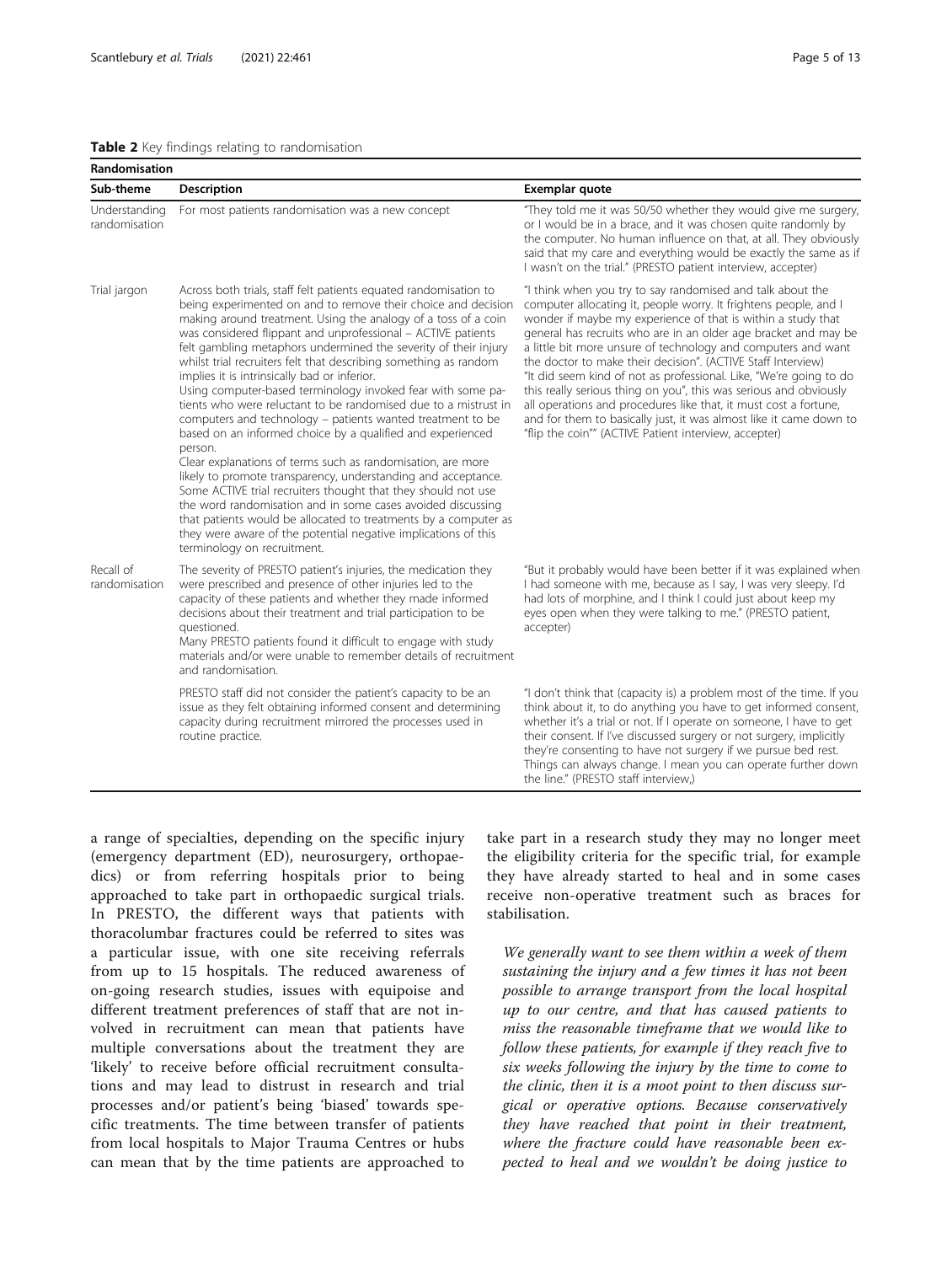| Communication                                      |                                                                                                                                                                                                                                                                                                                                                                                                                                                                                                                                                                                                                                                                      |                                                                                                                                                                                                                                                                                                                                                                                                                                                                                                                                   |  |
|----------------------------------------------------|----------------------------------------------------------------------------------------------------------------------------------------------------------------------------------------------------------------------------------------------------------------------------------------------------------------------------------------------------------------------------------------------------------------------------------------------------------------------------------------------------------------------------------------------------------------------------------------------------------------------------------------------------------------------|-----------------------------------------------------------------------------------------------------------------------------------------------------------------------------------------------------------------------------------------------------------------------------------------------------------------------------------------------------------------------------------------------------------------------------------------------------------------------------------------------------------------------------------|--|
| Sub-theme                                          | <b>Description</b>                                                                                                                                                                                                                                                                                                                                                                                                                                                                                                                                                                                                                                                   | Exemplar quote                                                                                                                                                                                                                                                                                                                                                                                                                                                                                                                    |  |
| Information<br>sheets                              | Patients in both trials were generally satisfied with the written<br>information they received.<br>Some PRESTO trial recruiters thought study documentation was<br>appropriate, others felt the volume of information could<br>overwhelm patients, particularly given the nature of their<br>injuries.<br>Shortening study documents and adding links to online<br>information were suggested.                                                                                                                                                                                                                                                                       | "I knew I was part of the trial but I really couldn't remember<br>what any of the details were, so it was nice to know what I'd<br>actually agreed to." (PRESTO patient interview, accepter).                                                                                                                                                                                                                                                                                                                                     |  |
| Information about<br>treatment and<br>recovery     | In both trials, there were a number of patients that felt they did<br>not receive enough information about study interventions and<br>that information was not presented equitably. Junior doctors<br>were deemed unable to answer questions and consultants too<br>busy.<br>Particular emphasis was thought to have been placed on the<br>risks of surgery rather than on the impact of the interventions<br>on daily life and return to work.<br>Patient perceived there to be an imbalance between the time<br>spent discussing the trial and treatment options. PRESTO<br>patients in particular felt they did not receive enough<br>information about recovery. | "I came away thinking it was a spandex suit basically. Honestly<br>that's all I knew about it. I think maybe a picture of the<br>potential thing you'd have to wear and also how long on<br>average you would probably wear these things for, like just a<br>bit moreyeah basic things like does it affect what you can<br>wear? They were definitely answered in a way by the 3<br>members of the team but I can't really recall their answers so I<br>don't think they were that good." (PRESTO patient interview,<br>accepter) |  |
| Reflecting and<br>considering trial<br>information | In both studies, participants found speaking to staff on multiple<br>occasions and being given time to consider their participation<br>and read study documentation beneficial. For one PRESTO<br>patient, having the time to consider their participation led to<br>them changing their mind and agreeing to take part.                                                                                                                                                                                                                                                                                                                                             | "I said no at first. I had only just come in that day, and I was,<br>you know, not with it still, but then I changed my mind." (PRES<br>TO patient interview, accepter)                                                                                                                                                                                                                                                                                                                                                           |  |

<span id="page-5-0"></span>Table 3 Key findings relating to communicating research to patients

either the patient or the trial to then discuss the two separate options for them. (PRESTO staff interview 06)

Communication between patients and specialties or clinicians that were not involved in trial recruitment was thought to have caused some patients across both studies to develop treatment preferences and view randomisation as unacceptable. Insufficient buy-in from clinical colleagues was seen by PRESTO recruiters to exacerbate this issue. Whilst attempts were made during PRESTO to increase engagement of neurosurgeons through multiple departmental presentations the difficulties of asking for a culture change 'ahead of evidence' was acknowledged particularly given the issues with surgical equipoise, the comparatively low levels of research activity in neurosurgical departments and the fact that neurosurgeons routinely provide the perceived less resourceintensive option of conservative management.

The neurosurgery team here are not the most helpful. (Laughter) I don't know whether that's because we haven't communicated the study very well or whether that's just their mentality to research. We have decided that we will do a presentation to them again to make sure that it's not a fault on our side. You'll probably hear (name of staff) talk about this as well, but we did notice a couple of the patients that we were screening were being reviewed or presented in

A&E and then neurosurgery registrars would be going down to review them on the request of A&E doctors. Then they would discharge them from there, so they weren't getting admitted, which meant that those patients who have been told that they don't need to be managed with an- they essentially just get discharged with a brace. A couple of those patients we, potentially, could have included in PRESTO, but because we missed them due to- I guess the registrars were completely unaware of the trial. (PRESTO staff interview, 10)

There were particular concerns amongst recruiters in both trials that treatment conversations between patients and EDs lead to patients being 'biased' towards a specific treatment. In addition to undermining equipoise, one patient described how receiving a call to return to hospital to discuss the possibility of surgery and participate in a trial after being discharged with either no or conservative treatment caused anxiety and provided a poor standard of care. Engaging ED doctors ahead of a full trial was considered a particular challenge given the pressure on ED to treat patients quickly to avoid affecting performance targets and the fact that patients are often admitted 'out of hours' which was perceived to increase the likelihood of patients being seen by doctors with a lower awareness of research studies based in other departments. High staff turnover, particularly of surgical registrars meant that Junior Doctors were also considered to be prone to inadvertently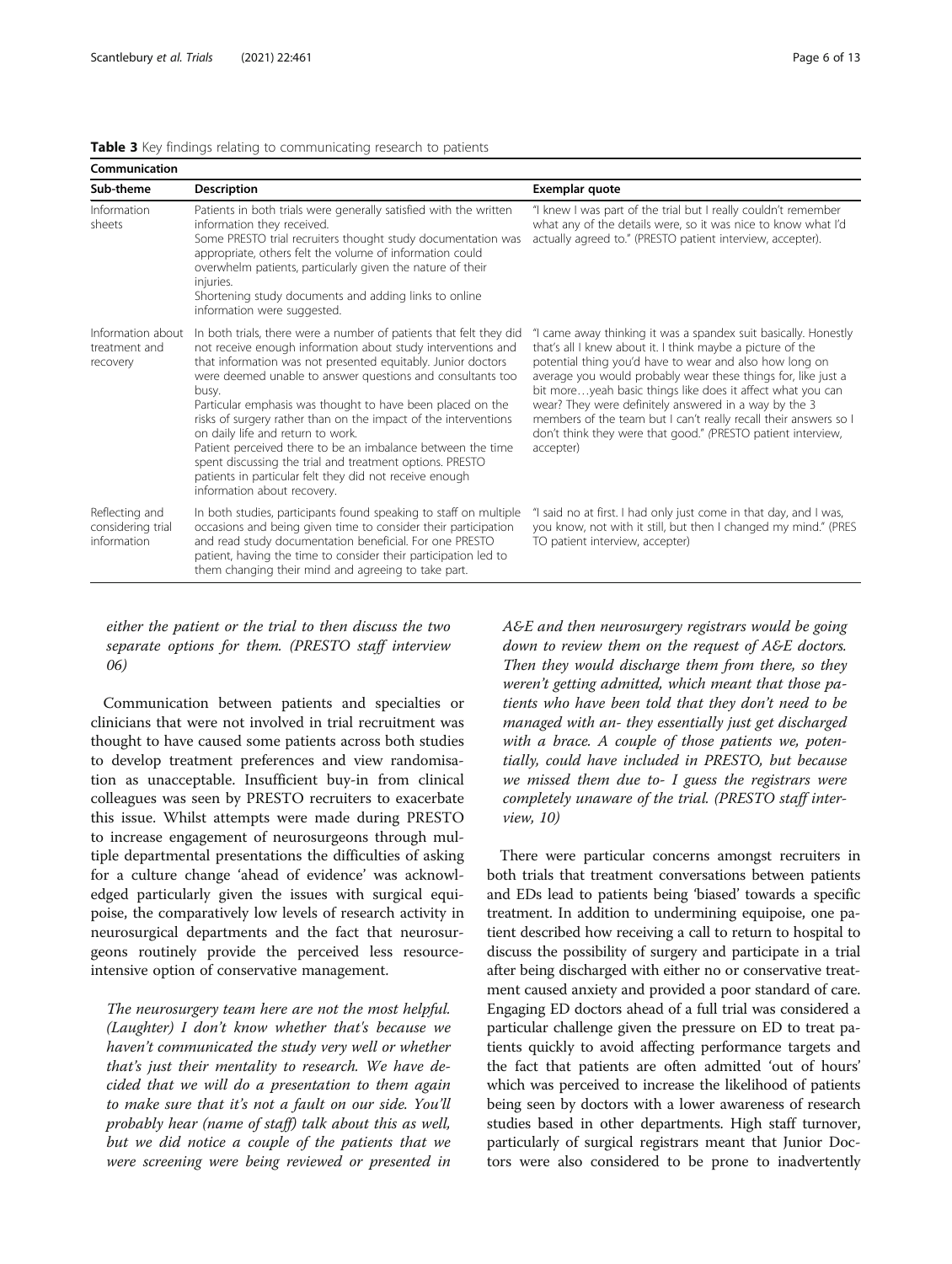#### <span id="page-6-0"></span>Table 4 Key findings relating to equipoise

| Equipoise                                |                                                                                                                                                                                                                                                                                                                                                                                                                                                                                                                                                                                                                                                                                                                            |                                                                                                                                                                                                                                                                                                                                                                                                                                                                                                                                                                                                                           |
|------------------------------------------|----------------------------------------------------------------------------------------------------------------------------------------------------------------------------------------------------------------------------------------------------------------------------------------------------------------------------------------------------------------------------------------------------------------------------------------------------------------------------------------------------------------------------------------------------------------------------------------------------------------------------------------------------------------------------------------------------------------------------|---------------------------------------------------------------------------------------------------------------------------------------------------------------------------------------------------------------------------------------------------------------------------------------------------------------------------------------------------------------------------------------------------------------------------------------------------------------------------------------------------------------------------------------------------------------------------------------------------------------------------|
| Sub-theme                                | Description                                                                                                                                                                                                                                                                                                                                                                                                                                                                                                                                                                                                                                                                                                                | Exemplar quote                                                                                                                                                                                                                                                                                                                                                                                                                                                                                                                                                                                                            |
| Patient<br>understanding<br>of equipoise | Emphasising that clinical teams consider both treatments to be<br>appropriate for the patient, are effective, routinely provided and<br>lead to good outcomes is important.                                                                                                                                                                                                                                                                                                                                                                                                                                                                                                                                                | "The main point that we put across to the patient when we<br>discuss randomisation is that at the present moment, the debate<br>regarding the surgery or conservative options is pretty equal<br>among the way consultants have been practising all across the<br>UK. So there has been no preferred treatment for either of those<br>options. And that is what we were trying to find, and detailing<br>the options as both an equally suggestive and successful<br>treatment options then makes the patients more receptive to<br>the idea of randomisation." (PRESTO staff interview)                                  |
| Communicating<br>uncertainty             | Disagreement as to what is considered a stable thoracolumbar<br>fracture, concerns that study treatments are not comparable and<br>the perceived inherent opinionated nature of surgeons meant<br>that surgeons found it difficult to discuss the uncertainty<br>surrounding treatment options and culminated in subtle<br>attempts to undermine equipoise.<br>PRESTO patients gave examples of surgeons expressing<br>preferences for the opposing treatment to what they had been<br>allocated post-randomisation. ACTIVE patients sensed relief, an-<br>noyance and disappointment from staff depending on their allo-<br>cation - they felt relieved when their allocation matched the<br>preference of the recruiter. | "I don't think [Surgeon] was very happy because I was going<br>through a trial and he wanted to put the external frame on.<br>Then they put the plates in. [] you're doing this trial, and he<br>wanted to put the cage thing on my leg. I was like, "Why<br>doesn't he do it then, if he thought it was going to work<br>better?"[] I can't really remember, but he was really off with<br>me though". (ACTIVE patient interview, accepter)                                                                                                                                                                              |
| Remaining<br>neutral                     | In both studies, patients felt staff conveyed preferences for<br>specific treatments. For example, some PRESTO patients<br>described either not being given a choice of treatment, or<br>explained how after being allocated to one treatment the<br>surgeon stated that they would preferred them to have the<br>other.<br>Patients challenged staff neutrality by asking them what<br>treatment they would routinely recommend.                                                                                                                                                                                                                                                                                          | "My partner who was there all the time was given a choice of<br>having the surgery for my back or a brace and he said "No, they<br>said surgery." (PRESTO patient interview, accepter)                                                                                                                                                                                                                                                                                                                                                                                                                                    |
| Variation in<br>routine practice         | In general, PRESTO surgeons were positive about the need for a<br>trial and saw it as crucial to address variation in practice. It was<br>suggested that there is a proportion of surgeons at every<br>hospital who would not be willing to randomise or be part of a<br>trial-some surgeons not involved in recruitment to PRESTO felt<br>it was inappropriate to ever operate on stable fractures, others<br>had different views.                                                                                                                                                                                                                                                                                        | "I don't think there's much variability at all for stable fractures,<br>except for a few places in the country, nobody operates for<br>these patients. If I asked everyone, except for five or six or ten<br>surgeons in the UK they operate for stable fractures, otherwise<br>people don't operate. So those ten surgeons you can identify<br>first in the UK and then run the trials using those surgeons then<br>you can finish the trial. Otherwise you don't want to start the<br>trial and then take two or three years to recruit the patients, if<br>you still want to run this trial." (PRESTO staff interview) |

influencing patient expectations and be unaware of ongoing research protocols.

Unfortunately these fractures come in late at night or early in the morning and they're already seen by a junior member of the team. The junior staff change over so frequently, they're not aware of the trial, and they just go by…..meaning for stable fractures don't fix, for unstable fractures, fix, because that's what you've been taught traditionally. Once they've told them in A&E that they don't need an operation, because this trial is all about stable fractures, then it is quite difficult to convince the patients otherwise. (PRESTO staff interview)

Variation in current practice and strong treatment preferences meant that the influence of 'local logistics', having strict eligibility criteria and carefully considering how to approach sites in future trials was considered crucial. Presenting a future trial, planned protocol and eligibility criteria at key clinical meetings was also suggested as a means to secure buy-in from the clinical community. Importance was placed on having centralised centres for recruitment with it considered unfeasible for referring hospitals to be involved in recruitment. Engaging staff from other specialties at recruiting sites was also considered important. Despite this, there were doubts as to the feasibility and implications on time and resources of involving multiple specialties in recruitment to a future trial, a number of suggestions were proposed and are displayed in Table [7.](#page-9-0)

#### Eligibility criteria

Difficulties operationalising eligibility criteria were reported across both trials and were largely due to clinical teams interpreting clinical criteria differently. For example, in PRESTO, there was a lack of consensus as to what constitutes a stable thoracolumbar fracture, whilst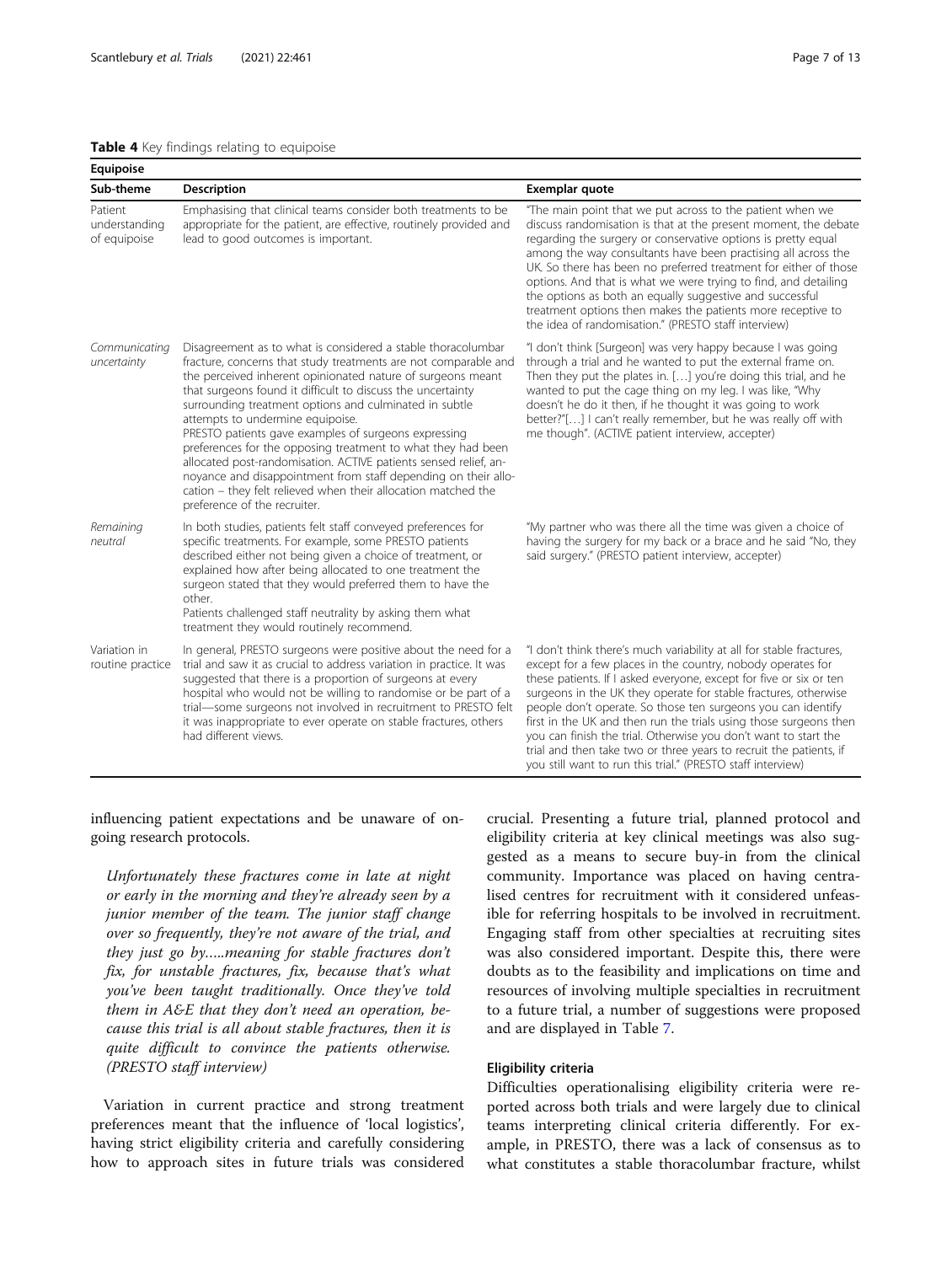#### <span id="page-7-0"></span>Table 5 Factors that patients consider when 'weighing up' their participation in a RCT

| Weighing up                                                                                                                                                                                                                                                                                                                                                                                                                                                                                                                                                                                                                                                                                                                                                                                                                                                                                                                                                                                                                                                                                                                                                                                                                       |                                                                                                                                                                                                                                                                                                                                                                                                                                        |                                                                                                                                                                                                                                                                                                                                                                                                                                                                                                                                                                                                                                                                                                                                                                                                                                                                      |  |
|-----------------------------------------------------------------------------------------------------------------------------------------------------------------------------------------------------------------------------------------------------------------------------------------------------------------------------------------------------------------------------------------------------------------------------------------------------------------------------------------------------------------------------------------------------------------------------------------------------------------------------------------------------------------------------------------------------------------------------------------------------------------------------------------------------------------------------------------------------------------------------------------------------------------------------------------------------------------------------------------------------------------------------------------------------------------------------------------------------------------------------------------------------------------------------------------------------------------------------------|----------------------------------------------------------------------------------------------------------------------------------------------------------------------------------------------------------------------------------------------------------------------------------------------------------------------------------------------------------------------------------------------------------------------------------------|----------------------------------------------------------------------------------------------------------------------------------------------------------------------------------------------------------------------------------------------------------------------------------------------------------------------------------------------------------------------------------------------------------------------------------------------------------------------------------------------------------------------------------------------------------------------------------------------------------------------------------------------------------------------------------------------------------------------------------------------------------------------------------------------------------------------------------------------------------------------|--|
| Sub-theme                                                                                                                                                                                                                                                                                                                                                                                                                                                                                                                                                                                                                                                                                                                                                                                                                                                                                                                                                                                                                                                                                                                                                                                                                         | <b>Description</b>                                                                                                                                                                                                                                                                                                                                                                                                                     | Exemplar quote                                                                                                                                                                                                                                                                                                                                                                                                                                                                                                                                                                                                                                                                                                                                                                                                                                                       |  |
| Altruism                                                                                                                                                                                                                                                                                                                                                                                                                                                                                                                                                                                                                                                                                                                                                                                                                                                                                                                                                                                                                                                                                                                                                                                                                          | Patients valued and understood the need for clinical research<br>and participated for reasons such as wanting to advance<br>medical knowledge and/or help others.<br>Only a small number of staff used altruism in recruitment<br>consultations.                                                                                                                                                                                       | "It seemed to me that the frame was the best option and I<br>didn't really want to take that risk, but then I felt bad, not bad<br>but - because how on earth is research going to develop if<br>people don't take part in research projects" (ACTIVE patient<br>interview, decliner)                                                                                                                                                                                                                                                                                                                                                                                                                                                                                                                                                                                |  |
| 'Doing what's best<br>for me'                                                                                                                                                                                                                                                                                                                                                                                                                                                                                                                                                                                                                                                                                                                                                                                                                                                                                                                                                                                                                                                                                                                                                                                                     | PRESTO patients described participating to "sticking two fingers"<br>to family members who had strong treatment preferences and<br>because they thought they would receive better care if they<br>were part of a trial. Others seemed indifferent towards<br>participation and claimed 'I'm going to be lying on my back<br>anyway, so what the heck'                                                                                  | "They were explaining to me that it would be helping other<br>people, but I said actually at the time I was more interested in<br>what was best for me, rather than what was best for other<br>people. But I was happy to go ahead with the trial and that I<br>did want an operation. And if they did come back and say<br>that it would have been the brace and not the operation I<br>would have said that I didn't want to be part of the trial."<br>(PRESTO patient interview, accepter)                                                                                                                                                                                                                                                                                                                                                                        |  |
| Personal<br>circumstances/<br>daily life                                                                                                                                                                                                                                                                                                                                                                                                                                                                                                                                                                                                                                                                                                                                                                                                                                                                                                                                                                                                                                                                                                                                                                                          | Of those that declined to participate in ACTIVE many based their<br>decision on the perceived impact of the intervention on their<br>daily life. For example, the ability to mobilise and/or wear<br>normal clothing. Comfort, ease of commuting, positive<br>experiences of previous surgery and specific concerns about<br>compliance and the impact of the brace on daily life (PRESTO)<br>were cited.                              | "I said I would rather have the operation. I know It sounds<br>had an operation on my lower back ten years ago which was<br>completely different. I researched – because I'm a single dad<br>- I mean, my daughter's with her other dad now who lives<br>abroad for her six week holiday, which is actually a good time.<br>That was planned anyway. You know, I didn't want to be<br>limited because I am a single dad, and I run a business. So, it's<br>like I wanted to recover as soon as possible". (PRESTO patient<br>interview, accepter).                                                                                                                                                                                                                                                                                                                   |  |
| Perceived recovery<br>time                                                                                                                                                                                                                                                                                                                                                                                                                                                                                                                                                                                                                                                                                                                                                                                                                                                                                                                                                                                                                                                                                                                                                                                                        | Perceived recovery time and return to work were key concerns<br>across both trials. Both ACTIVE and PRESTO patients that we<br>interviewed had preferences for surgery due to a perceived<br>quicker recovery time.                                                                                                                                                                                                                    | "If anything had been quicker, I just wanted to get out of<br>there, there and then [] If anything had been quicker I<br>would've been like that, 'Oh, do it. Get me out of here', really"<br>(ACTIVE patient interview, accepter)                                                                                                                                                                                                                                                                                                                                                                                                                                                                                                                                                                                                                                   |  |
| Friends, relatives<br>and other external<br>sources                                                                                                                                                                                                                                                                                                                                                                                                                                                                                                                                                                                                                                                                                                                                                                                                                                                                                                                                                                                                                                                                                                                                                                               | Opinions and vicarious experiences of friends, relatives and other<br>non-professionals and patient's own research influenced patient<br>decision making. In ACTIVE, people were influenced by others<br>that had received either treatment for other fractures.                                                                                                                                                                       | "[My wife] was Googling everything up under the sun about it<br>for me as well and she came to the same decision as me. She<br>thought it was a good idea that I'd chosen that, the external<br>frame method because it just did seem like hacking into my<br>leg was a bit too much" (ACTIVE patient interview, decliner)                                                                                                                                                                                                                                                                                                                                                                                                                                                                                                                                           |  |
| The impact of<br>During ACTIVE, concerns about scarring from internal fixation<br>interventions on<br>and how others may react to the external frame were prevalent.<br>body image<br>Recruiters reported trying to address body image related<br>concerns by involving limb reconstruction nurses in recruitment<br>accepter).<br>consultations, where possible                                                                                                                                                                                                                                                                                                                                                                                                                                                                                                                                                                                                                                                                                                                                                                                                                                                                  |                                                                                                                                                                                                                                                                                                                                                                                                                                        | "I just couldn't see how anybody could possibly live with this<br>barbaric contraption. It looks like a two-year old's pedal bike<br>just wrapped around my leg" (ACTIVE patient interview,                                                                                                                                                                                                                                                                                                                                                                                                                                                                                                                                                                                                                                                                          |  |
| Addressing<br>For the majority of patients, preferences were considered<br>treatment<br>changeable and examples of patients changing their mind were<br>provided. Trial recruiters dedicated part of recruitment<br>preferences<br>consultations to addressing this by discussing the pros and cons<br>of each treatment and tailoring information to the concerns of<br>individuals.<br>However, staff explained that there will always be a subset of<br>patients with strong, unchangeable preferences. Those which<br>based decisions on personal (e.g. children, fear) rather than<br>clinical reasons were considered particularly difficult to change.<br>Sometimes patients feel that they have expert knowledge of<br>their own body and so believe there must be a 'best' option for<br>any given individual. These patients often want to maintain<br>control of their own health and do not want others making<br>decisions for them.<br>Staff and patients provided examples of situations where<br>participation depended on allocation aligning with the<br>treatment preferences of patients. Some patients claimed they<br>would have withdrawn if they had not been randomised to<br>their preferred treatment. |                                                                                                                                                                                                                                                                                                                                                                                                                                        | "I said, oh I'm pretty much having surgery and he kind of<br>went "well no". He took me through the options. So they<br>were very clear the way they described it and it was<br>interesting because there was a lot of debate because my<br>sister was there and my sister was calling my mother and my<br>sister and mother wanted me to have surgery because they<br>knew somebody who had a brace for scoliosis and said it was<br>extremely uncomfortable and their entire life, you know, the<br>period they were in a brace was pretty frustrating and so<br>yeah there was definitelyfrom the three members of the<br>medical team in the room and [name] was quite good at<br>arguing, not arguing, but basically giving the other opinions<br>to my sister and my mother who were kind of blasting me in<br>one ear." (PRESTO patient interview, accepter). |  |
| Minimising risk of<br>randomisation                                                                                                                                                                                                                                                                                                                                                                                                                                                                                                                                                                                                                                                                                                                                                                                                                                                                                                                                                                                                                                                                                                                                                                                               | Some associate randomisation with a loss of autonomy. Both<br>patients and clinicians described how making patients aware<br>that clinicians have the final say in patient's treatment and that<br>irrespective of their allocation they will receive the clinically<br>appropriate treatment was important along with emphasising a<br>patient's right to withdraw.<br>In PRESTO, patients were informed they could switch treatments | "We are guided by the computer, purely because both the<br>treatment options are correct." That makes them feel a little<br>bit more in control, like if you say that one is better than the<br>other, "Why am I being randomised then?" When you say to<br>them that both the options are pretty equal, then they are<br>happy and they know that there is always that opportunity to<br>cross over, because you do say to them that, "If during the                                                                                                                                                                                                                                                                                                                                                                                                                |  |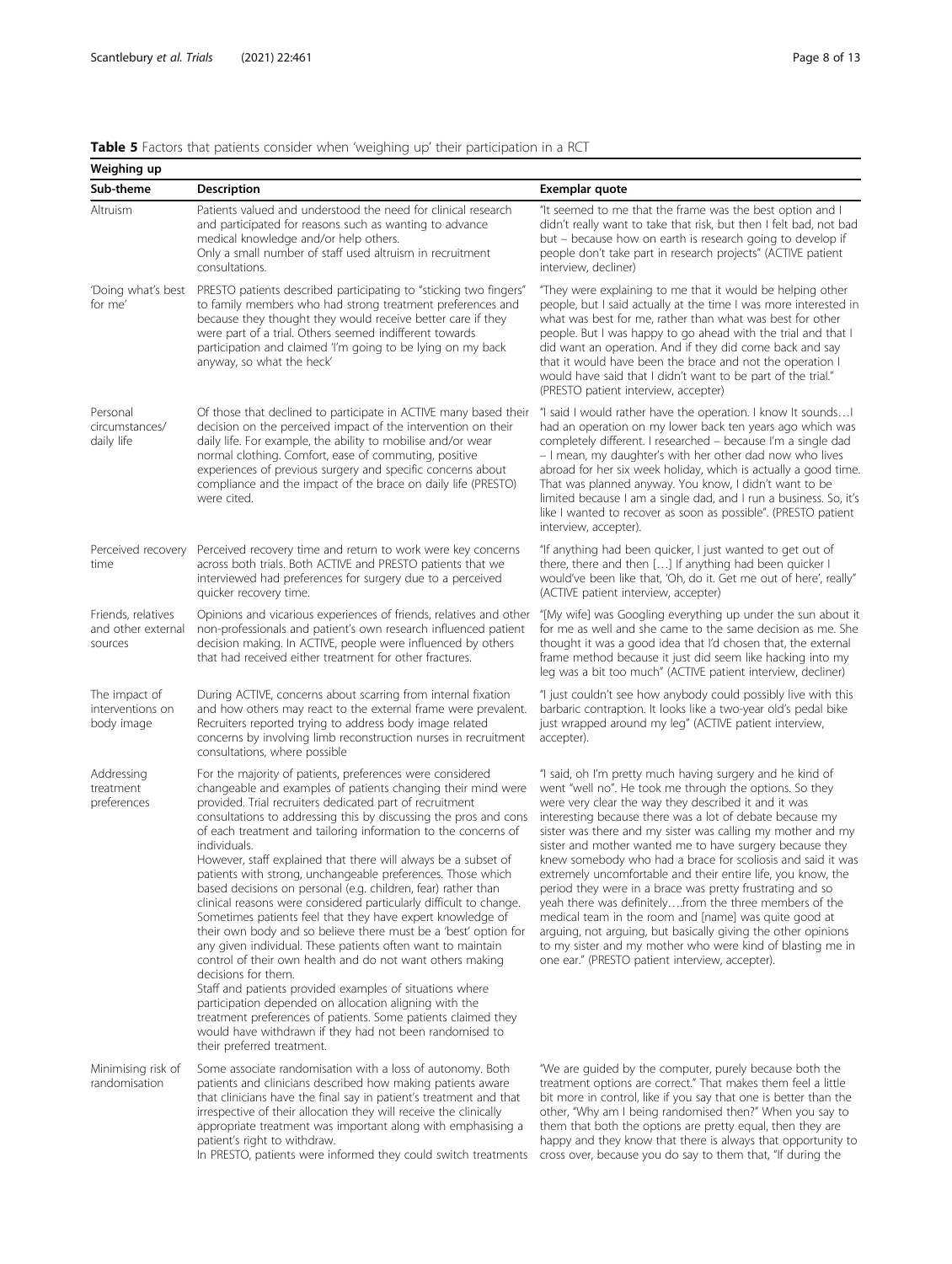<span id="page-8-0"></span>

| Table 5 Factors that patients consider when 'weighing up' their participation in a RCT (Continued) |  |  |  |
|----------------------------------------------------------------------------------------------------|--|--|--|
|----------------------------------------------------------------------------------------------------|--|--|--|

| Weighing up |                                                                                                                                                                                                                                                                                                                                                            |                                                                                                                                                                                                                                                                                                                                                                                                                                                                                                                                                                                                           |
|-------------|------------------------------------------------------------------------------------------------------------------------------------------------------------------------------------------------------------------------------------------------------------------------------------------------------------------------------------------------------------|-----------------------------------------------------------------------------------------------------------------------------------------------------------------------------------------------------------------------------------------------------------------------------------------------------------------------------------------------------------------------------------------------------------------------------------------------------------------------------------------------------------------------------------------------------------------------------------------------------------|
| Sub-theme   | <b>Description</b>                                                                                                                                                                                                                                                                                                                                         | Exemplar quote                                                                                                                                                                                                                                                                                                                                                                                                                                                                                                                                                                                            |
|             | if deemed clinically necessary during recruitment for those<br>allocated to surgery or follow-up for those allocated a brace.<br>In ACTIVE patients had been 'put off' participation by a<br>treatment being portrayed as more risky - this was perceived to<br>undermine equipoise by suggesting a surgeon feels one<br>treatment is better than another. | follow up process that we are treating you with a brace, if we<br>believe that things aren't going in the right way, then trial, no<br>trial, we'll switch you to whatever's appropriate." That is the<br>good thing that the patients recognise, that their treatment is<br>carrying on as it should be, whichever way the trial goes,<br>whether you go in the trial or you don't go in the trial,<br>everything put together. I think that should reassure them<br>that we are more trying to treat them appropriately rather<br>than the trial. The trial comes second." (PRESTO staff<br>interview). |

in ACTIVE there was disagreement as to the definition of an open fracture. Other factors which were perceived to affect the number of eligible patients during PRESTO included: difficulties obtaining consent and completing study documentation for patients for whom English is not their first language; mental health; frailty; patients living in a different area to the treating hospital and so wanting to be followed up locally and patients at high risk of infection or of encountering wound problems and wound breakdown. It was however suggested that staff may be 'hiding behind personal biases' rather than

excluding patients for 'objective reasons'. Despite having screened approximately 80% of the predicted numbers of patients overall in the PRESTO study, surgeons reported that the target population was smaller than anticipated the majority of patients were either considered 'very stable' or 'very unstable'; therefore, far fewer patients met the eligibility criteria than was predicted.

I guess, perhaps, that will be much more useful to look at, at the end, when we see the trends really clearly and you can say, "Well, okay, this was a huge

Table 6 Key findings relating to trust

| <b>Trust</b>                                                                                                                                                                                                                                                                                                                                                                                                 |                                                                                                                                                                                                                                                                                                                                                                                                                                                                                                                                                                                                                                                                                                                                                                                                                                                                                                                                                               |                                                                                                                                                                                                                                                                                                                                                                                                                                                                                                                                                                                                                                                                                                                                                                                                                                                                                                                                                                                                                                                                                                                                                  |  |
|--------------------------------------------------------------------------------------------------------------------------------------------------------------------------------------------------------------------------------------------------------------------------------------------------------------------------------------------------------------------------------------------------------------|---------------------------------------------------------------------------------------------------------------------------------------------------------------------------------------------------------------------------------------------------------------------------------------------------------------------------------------------------------------------------------------------------------------------------------------------------------------------------------------------------------------------------------------------------------------------------------------------------------------------------------------------------------------------------------------------------------------------------------------------------------------------------------------------------------------------------------------------------------------------------------------------------------------------------------------------------------------|--------------------------------------------------------------------------------------------------------------------------------------------------------------------------------------------------------------------------------------------------------------------------------------------------------------------------------------------------------------------------------------------------------------------------------------------------------------------------------------------------------------------------------------------------------------------------------------------------------------------------------------------------------------------------------------------------------------------------------------------------------------------------------------------------------------------------------------------------------------------------------------------------------------------------------------------------------------------------------------------------------------------------------------------------------------------------------------------------------------------------------------------------|--|
| Sub-theme                                                                                                                                                                                                                                                                                                                                                                                                    | <b>Description</b>                                                                                                                                                                                                                                                                                                                                                                                                                                                                                                                                                                                                                                                                                                                                                                                                                                                                                                                                            | Exemplar quote                                                                                                                                                                                                                                                                                                                                                                                                                                                                                                                                                                                                                                                                                                                                                                                                                                                                                                                                                                                                                                                                                                                                   |  |
| Who should be<br>involved in<br>recruiting patients                                                                                                                                                                                                                                                                                                                                                          | The majority of staff felt that recruitment should be a joint<br>venture involving a senior clinician and the research team to<br>instil confidence and trust in the trial and ensure patient<br>expectations are met.<br>Senior clinicians can build cases to support both treatments,<br>provide reassurance about them being routinely provided and<br>communicate the grey areas and complexities surrounding<br>treatment. Consultants were considered best placed to<br>challenge patients with strong preferences, particularly when<br>based on information received from clinicians in other<br>specialties.<br>Research staff are crucial for overcoming equipoise issues and<br>communicating study details as this is part of their daily role.<br>Patients were aware when recruiters did not appear<br>knowledgeable about interventions.<br>Avoiding key terminology was perceived to cause uncertainty<br>and undermine confidence and trust. | "The pros are that the clinician has a very in-depth understand-<br>ing and is used to presenting information about those two<br>treatment options. In think the negative, sometimes can be in<br>relation to knowledge of how a research trial works and the<br>potential pitfalls of presenting information in a certain way that<br>might lead the patient one way or the other, and how careful<br>we need to be with that. Also, to make the patient feel very<br>much not under pressure to join the trial. I think that's some-<br>thing that, perhaps the research team is a bit better at, having<br>more experience in that area, So I think there are pros and<br>cons, and that obviously is clinician dependent and research<br>team member dependent. Certainly what we found worked<br>really well here, was to have the clinician present the clinical<br>parts of it so that the patient knows that the clinical informa-<br>tion is coming from a clinician who would be treating them.<br>Then for the research team to explain participation, withdrawal<br>procedures and all that kind of stuff." (PRESTO staff interview) |  |
| Practicalities of<br>Time constraints, concerns about surgeon equipoise and<br>availability meant the practicalities of involving surgeons and<br>'joint' consultations<br>research staff at the same time at all consultations is<br>challenging. To overcome this, at some sites, surgeons and<br>research staff held separate conversations with patients about<br>treatments and the study respectively. |                                                                                                                                                                                                                                                                                                                                                                                                                                                                                                                                                                                                                                                                                                                                                                                                                                                                                                                                                               | "So I speak to them first. I tell them what it entails if they're<br>interested to be involved in the trial. If they are interested then<br>I will let the research nurse know, who will also go through all<br>the details of the trial." (PRESTO staff interview)                                                                                                                                                                                                                                                                                                                                                                                                                                                                                                                                                                                                                                                                                                                                                                                                                                                                              |  |
| Engagement of<br>clinical teams                                                                                                                                                                                                                                                                                                                                                                              | The central role of clinical teams in recruitment and checking<br>whether patients are eligible means ensuring their continuous<br>engagement is crucial in surgical trials.<br>PRESTO staff were concerned that PIs would lose enthusiasm<br>over time and that reduced engagement could negatively<br>affect recruitment.                                                                                                                                                                                                                                                                                                                                                                                                                                                                                                                                                                                                                                   | "It was to be a study that lasts a long time and there can be<br>periods where there's not much recruitment, the concern is<br>then that people get a bit bored and disengaged with it, and I<br>think that's a little but what's happened to be honest. And I<br>think if there was a trial that was going on for four, five years,<br>by this point, people had already started to lose interest." (PRES<br>TO staff interview)                                                                                                                                                                                                                                                                                                                                                                                                                                                                                                                                                                                                                                                                                                                |  |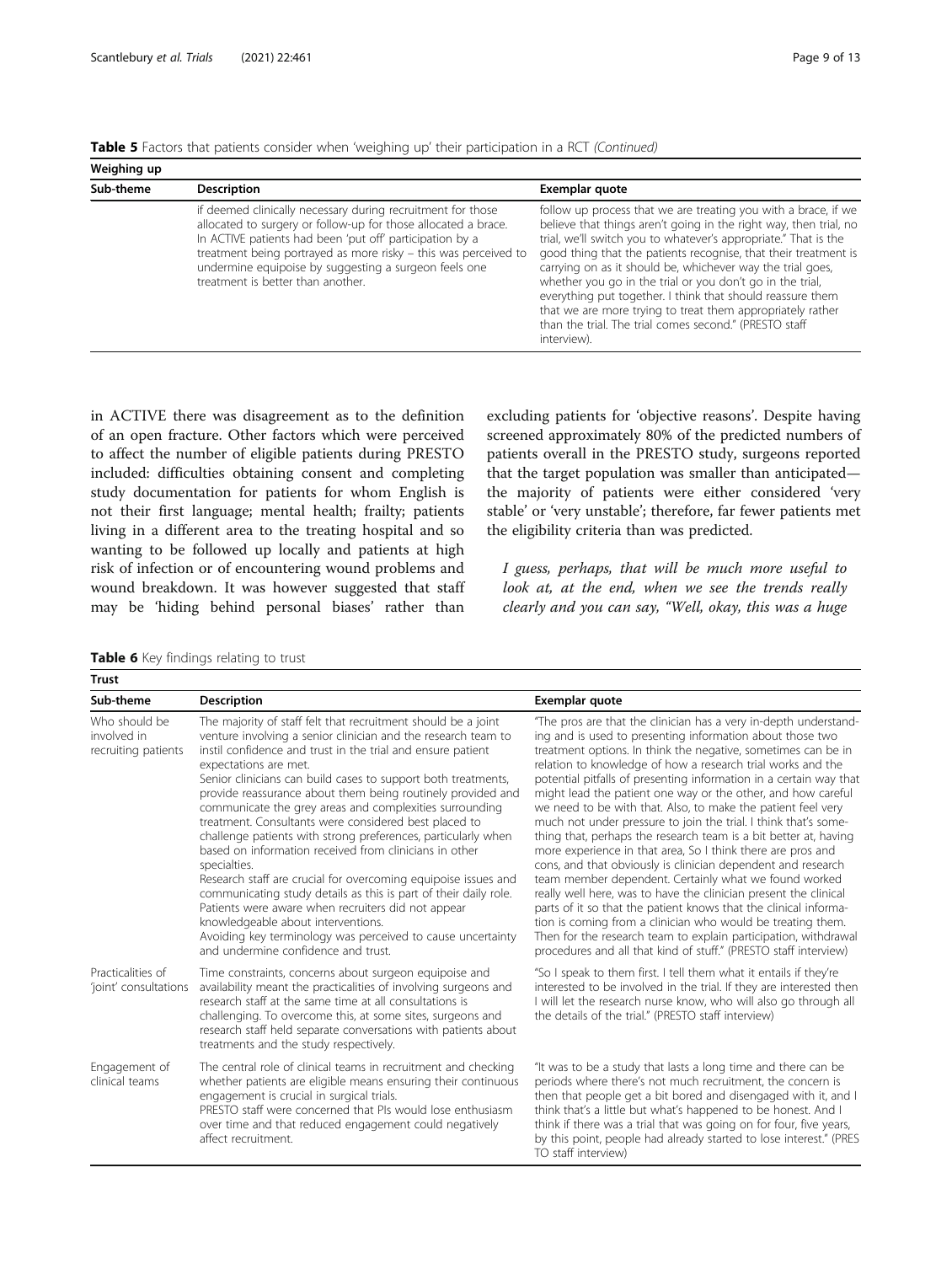#### <span id="page-9-0"></span>Table 7 Involving multiple specialties in recruitment to future orthopaedic surgical trials

| Suggestion for involving multiple specialties in the recruitment of patients to future orthopaedic RCTs          |                                                                                                                                                                                                                                                                                                                                                                                            |  |  |
|------------------------------------------------------------------------------------------------------------------|--------------------------------------------------------------------------------------------------------------------------------------------------------------------------------------------------------------------------------------------------------------------------------------------------------------------------------------------------------------------------------------------|--|--|
| Encourage inter-specialty collaboration through associate prin-<br>cipal investigators (Pls)                     | Appointing clinical trainees as associate PIs may encourage inter-specialty collabor-<br>ation, optimise recruitment and provide study support. Trial teams should provide<br>manuals to support associate PIs and encourage professional benefits to individuals<br>for adopting these roles such as Continuing Professional Development (CPD) (AC-<br>TIVE, PRESTO)                      |  |  |
| Name clinicians from specialties not involved in recruitment on<br>delegation logs.                              | Ensuring surgeons from other key specialties and particularly registrars are on<br>delegation logs to 'intercept the pathway' and account for the fact that treatment<br>decisions are often made quickly. (PRESTO)                                                                                                                                                                        |  |  |
| Raise awareness of trials through regular presentations and<br>posters at trial sites.                           | To account for staffing changes and junior doctor rotation, regular presentations and<br>briefings about studies that are open for recruitment are important. (PRESTO) Trial<br>teams should distribute posters to study sites for display in all departments where<br>potentially eligible patients are assessed and/or admitted. (ACTIVE)                                                |  |  |
| Use technology to encourage communication between clinical<br>and research teams.                                | Creating a WhatsApp group for clinical and research staff to improve<br>communication and ensure that patients are approached to take part in studies as<br>soon as is appropriate after admission. (PRESTO)                                                                                                                                                                               |  |  |
| Provide opportunities for research staff to discuss potentially<br>eligible patients.                            | Research staff attending handover meetings in person or receiving daily handovers<br>from specialties involved in recruitment is important to ensure no potentially eligible<br>patients are missed. (PRESTO)                                                                                                                                                                              |  |  |
| Encourage the involvement of on-call staff in recruitment                                                        | Ensure on-call staff are aware of study recruitment criteria and have access to the<br>study team's contact details (ACTIVE)                                                                                                                                                                                                                                                               |  |  |
| Ensure mechanisms for communication between key<br>specialties and PIs at trial sites are established and known. | Asking specialties to directly call the PI or study team as soon as a patient is<br>identified, so they can be screened and an appointment arranged immediately.<br>(PRESTO)                                                                                                                                                                                                               |  |  |
| Involve the Emergency Department (ED) in recruitment                                                             | Involving ED staff in recruitment and ensuring ED is being screened daily is<br>important to avoid missing potentially eligible patients. Out of hours support for<br>research staff, is particularly important for units that 'encroach on ED' to<br>accommodate for out of hours admissions. Having an open clinic for patients to be<br>booked into from ED may be of benefit. (PRESTO) |  |  |
| Use electronic systems where possible to identify eligible<br>patients                                           | Sites should consider searching electronic systems where these are available to<br>identify all eligible patients (ACTIVE)                                                                                                                                                                                                                                                                 |  |  |

number of people we excluded for this reason. Was that actually justified, in terms of the science that we have out there at the moment, to say, "This group of patients should have been managed as they were, and excluded"? (PRESTO, staff interview)

#### **Discussion**

This paper reports the findings of two qualitative studies that were conducted during a large, multi-centre, UKwide RCT's internal pilot phase (ACTIVE) and a mixed methods feasibility study's (PRESTO) recruitment period. We used a recent mixed methods review of patients' experiences of being recruited to surgical trials as a framework for reporting our findings [[1\]](#page-11-0). Our data mapped onto the key themes identified by Phelps [\[1](#page-11-0)] and suggest that a patient's decision to take part in a RCT is determined by how they can 'make sense' of the trial and the impact of participation on patient care and daily life; a process of 'weighing up' where patients trade off the risks and benefits associated with participation and 'trust' in the treating clinicians and the research team.

We also identified two additional factors that affect recruitment, which are not reported by Phelps—the impact of patient pathways and how eligibility criteria are interpreted and applied by clinical staff [\[1](#page-11-0)]. Although recognised as barriers to trial recruitment  $[10,$  $[10,$  $[10,$ [11,](#page-11-0) [15](#page-11-0)], they have been given less attention in the recruitment optimisation literature than factors such as equipoise, randomisation and communication. The relative lack of attention paid to patient pathways may in part be due to the differential impact this will have across trials. The complexity of patient pathways will vary according to the surgical area of interest and is likely to be site specific. Some approaches to addressing the issues would potentially require a large investment of resources for both trials units and site staff. For example, many of the strategies for addressing issues arising from complex patient pathways that we propose in Table 7 would require trial recruiters to ensure that staff from multiple specialties are aware of a trial and are prepared to support the identification and recruitment of patients throughout a trial's recruitment period. The complexities of this should not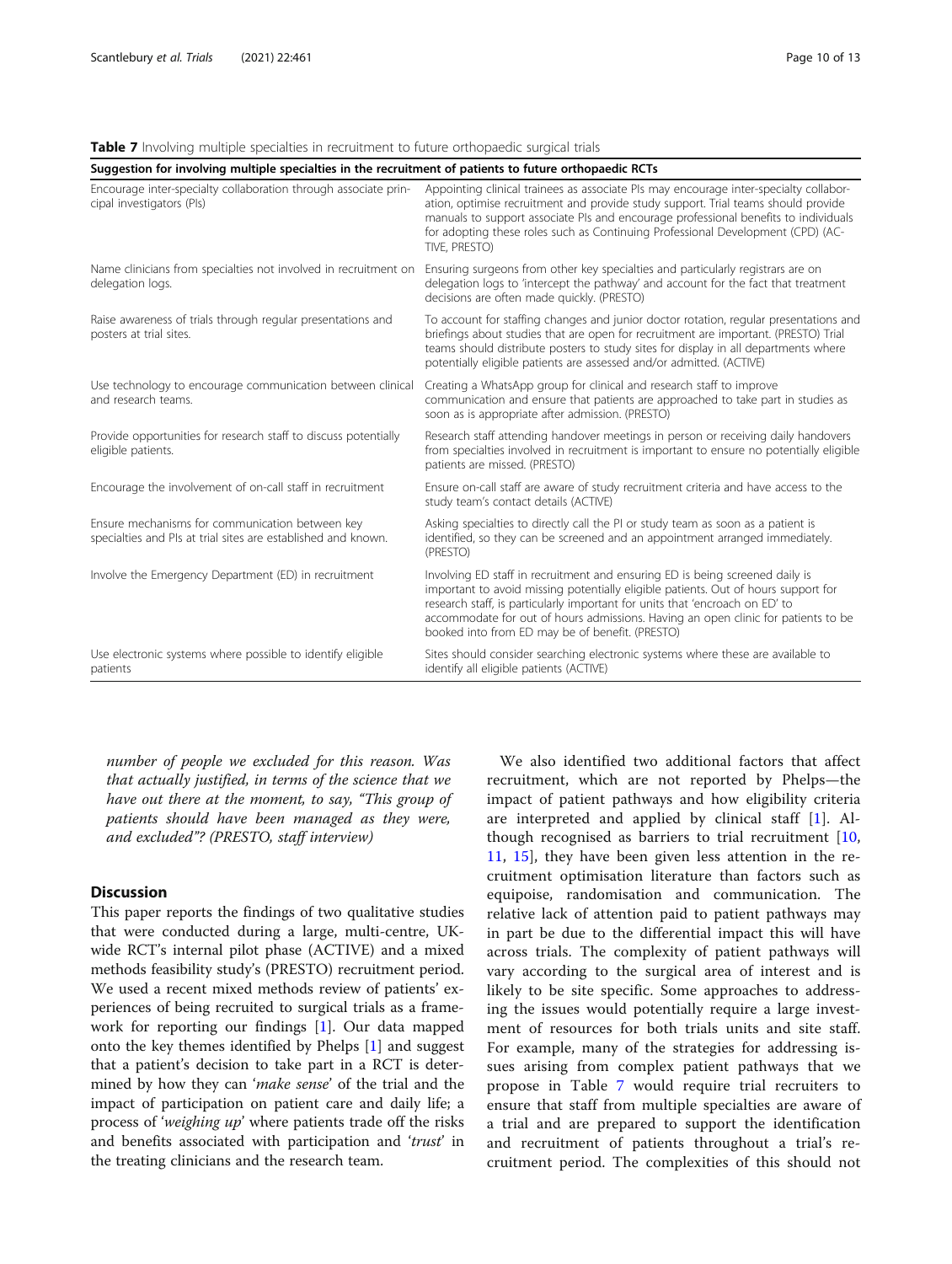be underestimated, particularly when considering: the implications of staff turnover and part-time workers; the number of sites and specialties that can be involved in recruitment, particularly in large national trials such as ACTIVE (n= 30), the difficulties of balancing recruitment against routine clinical work; and the number of RCTs and research studies that can be on-going at any given site. In addition to these practical issues, problems with equipoise and the strong and divided opinions of clinicians around current treatment often underpinned many of the problems we identified with patient pathways and operationalising eligibility criteria.

During PRESTO, despite trial recruiters using well established and routinely used methods for determining whether a patient has capacity to provide informed consent, some PRESTO patients perceived themselves to lack capacity at the time of recruitment. The discrepancy between how staff and patients perceived the informed consent process during the PRESTO trial suggests that current methods for establishing capacity may need to be improved. This finding speaks to a larger ongoing discussion relating to the consent process in research. Much of this discussion has focussed on moving away from our current emphasis on a single moment of consent to an ongoing consent dialogue with research participants [[16](#page-12-0), [17\]](#page-12-0). However, this is difficult to achieve in clinical practice and has significant implications for how we currently approach consent within trials as it would require all stakeholders (including researchers and ethics committees) to adapt to what might potentially become a less well-defined process. The CONSULT study [[18\]](#page-12-0) is an on-going NIHR funded study which is focussed on improving the inclusion of adults lacking capacity in research through a decision support intervention to help family members to make decisions about research. Whilst this could equally be applied to potential trial participants for whom lack of capacity is transient, it is not the only solution. A collective effort is required to develop multiple strategies and/or interventions to improve and optimise consent processes which consider the needs of different populations and contexts.

The mixed methods systematic review conducted by Phelps and a recent Cochrane qualitative evidence synthesis provide two comprehensive evaluations of the evidence on factors affecting recruitment to RCTs from the perspective of trial participants [\[1](#page-11-0), [15](#page-11-0)]. When combined with our findings, which incorporated the perspective of both patients and trial recruiters, it is clear that the same issues relating to equipoise, how randomisation is communicated and the impact of patient preferences are repeatedly

reported as barriers to recruitment across a range of RCTs. It could therefore be argued that we have reached a saturation point of evidence exploring barriers and facilitators to trial recruitment. We do not dispute the value of including recruitment optimisation interventions within RCTs, especially bespoke solutions which target trial and site-specific issues in detail, e.g. QuinteT (Qualitative research integrated within trials)  $[19-21]$  $[19-21]$  $[19-21]$  $[19-21]$ . However, we suggest that future work focusses on ensuring that existing evidence is disseminated, applied and used to inform the design of process evaluations and recruitment to future RCTs if we are to avoid further research waste [[22\]](#page-12-0). More specifically, there is a need for trials units to 'lead by example' and ensure that their staff are up to date on the current evidence on recruitment optimisation and directly apply this to site set-up, development of trial documentation (e.g. participant information sheets), trial design and recruitment. Training such as 'Granule' [[23\]](#page-12-0) should be completed by all those involved in recruitment and research teams to maximise the efficiency of site initiation visits and to ensure that study documentation and recruitment consultations are in line with the latest evidence. Lastly, developing methods that apply existing evidence, but require minimal resources, should be a methodological priority if we are to make use of the existing evidence base and optimise recruitment to future trials.

#### Strengths and limitations

We used a recent mixed methods systematic review [[1\]](#page-11-0) as a framework for reporting our findings, which has enabled us to go beyond a descriptive account and place our findings in the context of existing evidence. Our findings are based on data that was collected from patients who agreed and declined to participate in a trial and the views of surgeons and trial recruiters. This enabled us to obtain a more detailed understanding of the complexities surrounding trial recruitment than would have been possible had we have only explored this issue from the perspective of one stakeholder group. Trial recruiters across both studies expressed uncertainties surrounding the appropriateness of interviewing patient decliners despite this being established practice. In the ACTIVE study, we were able to mitigate against this and provide reassurance through site initiation visits and additional, separate follow up phone calls with sites about the qualitative study and this may account for the discrepancy in recruitment of patient decliners between the two trials. As such, we would recommend undertaking this additional preliminary work when designing future process evaluations.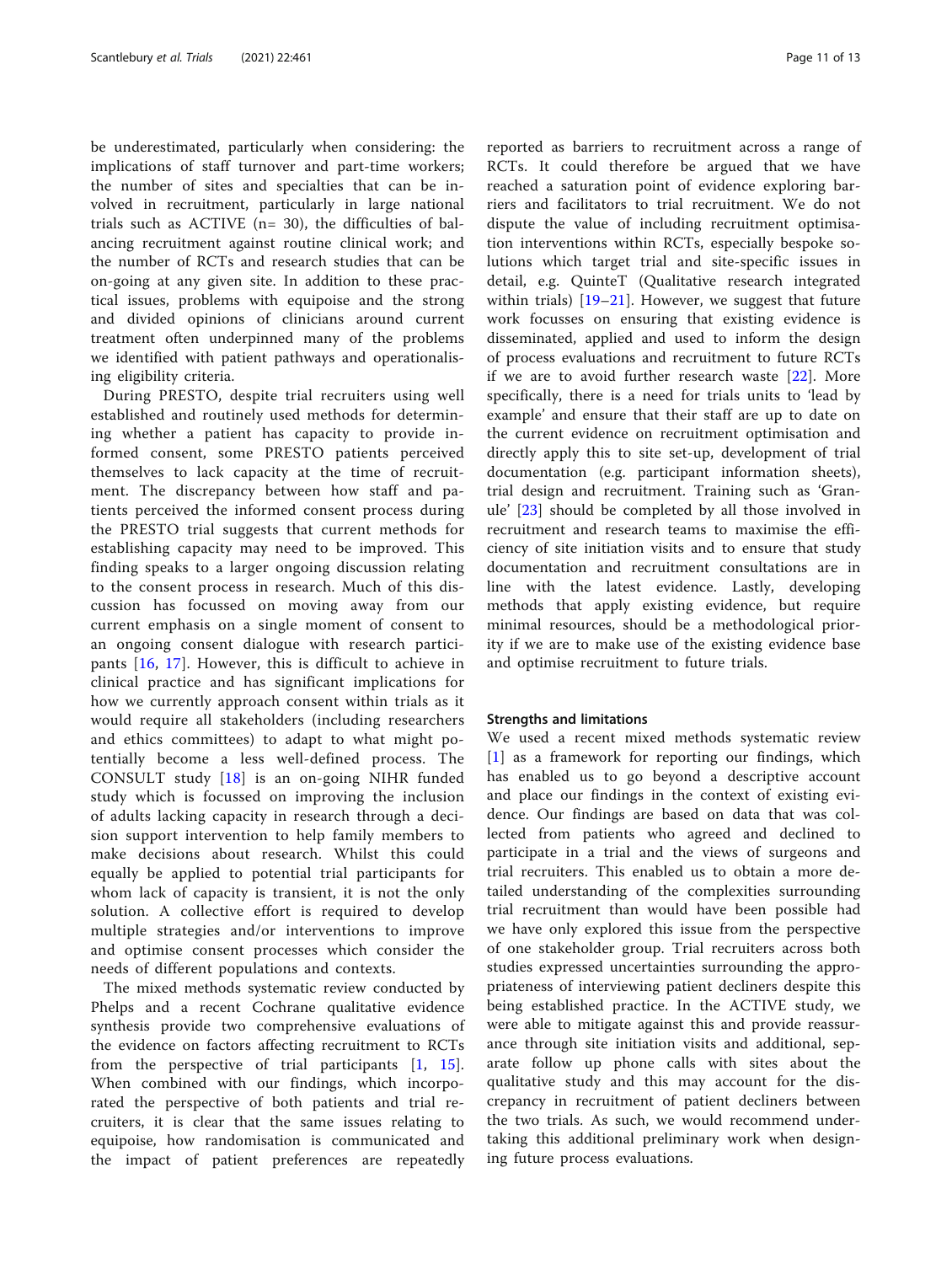#### <span id="page-11-0"></span>Conclusion

This study has highlighted the challenges of recruiting patients to RCTs. In this paper, we presented findings from two qualitative process evaluations, which were conducted to inform recruitment to two orthopaedic surgical trials. When considering our findings and those of two recent systematic reviews of the evidence on recruitment to RCTs, we argue that a shift is required in how process evaluations are conducted. We suggest that to optimise recruitment, the wealth of knowledge that has been accumulated is used to inform recruitment and that priority is given to developing less resourceintensive interventions, which use existing evidence to optimise recruitment.

#### Abbreviations

ACTIVE: Articular type C pilon fracture Trial comparing Internal Versus External fixation; ED: Emergency department; PRESTO: Pragmatic randomised evaluation of stable thoracolumbar fracture treatment outcomes; QUINTET: Qualitative research integrated within trials; RCT: Randomised controlled trial; UK: United Kingdom

#### Supplementary Information

The online version contains supplementary material available at [https://doi.](https://doi.org/10.1186/s13063-021-05420-4) [org/10.1186/s13063-021-05420-4](https://doi.org/10.1186/s13063-021-05420-4).

Additional file 1. PRESTO Staff Topic Guide. Topic guide used for semistructured interviews with PRESTO staff.

Additional file 2. PRESTO Patient Accepter Topic Guide. Topic guide used for semi-structured interviews with patients who agreed to take part in the PRESTO study.

Additional file 3. PRESTO Patient Decliner Topic Guide. Topic guide used for semi-structured interviews with patients who declined to take part in the PRESTO study.

Additional file 4. ACTIVE Patient Accepter Topic Guide. Topic quide used for semi-structured interviews with patients who agreed to take part in the ACTIVE trial.

Additional file 5. ACTIVE Patient Decliner Topic Guide. Topic guide used for semi-structured interviews with patients who declined to take part in the ACTIVE trial.

Additional file 6. ACTIVE Staff Topic Guide. Topic guide used for semistructured interviews with ACTIVE staff.

#### Acknowledgements

The authors would like to thank the ACTIVE and PRESTO study trial recruiters and participants for their involvement in the study. The authors would also like to thank the ACTIVE and PRESTO study teams and lay contributors.

#### Authors' contributions

AS drafted the manuscript, undertook recruitment, data collection and analysis for the ACTIVE and PRESTO qualitative studies. JA, SB, EC, CM, AR and HS designed the studies. JA, SB, EC and CM helped to draft the manuscript. All authors read and approved the final manuscript.

#### Funding

The ACTIVE and PRESTO studies were funded by the National Institute for Health Research (NIHR) Health Technology Assessment (HTA) Programme (ACTIVE project reference HTA 15/130/84; PRESTO project reference HTA 15/ 154/07). The views expressed are those of the author(s) and not necessarily those of the NIHR or the Department of Health and Social Care.

#### Availability of data and materials

The datasets that we have acquired will not be available as our ethical approval does not permit the sharing of qualitative datasets.

#### **Declarations**

#### Ethics approval and consent to participate

Yorkshire and The Humber – Bradford Leeds Research Ethics Committee approved the ACTIVE study on 13th February 2018 (REC reference 18/YH/ 0014). North East – Newcastle and North Tyneside Research Ethics Committee approved the PRESTO study on 20th March 2018 (REC reference 18/NE/0008). Written and verbal consent was obtained from all participants before the start of each interview.

#### Consent for publication

Participants were made aware, verbally at the start of each interview and via the consent forms that anonymised quotations may be published.

#### Competing interests

The authors declare that they have no competing interests.

#### Author details

<sup>1</sup>Department of Health Sciences, York Trials Unit, University of York, York YO10 5DD, UK. <sup>2</sup>Hull University Teaching Hospitals NHS Foundation Trust Hull HU16 5JQ, UK. <sup>3</sup>Bart's Health NHS Trust, The Royal London Hospital Whitechapel Road, London E1 1BB, UK.

# Received: 8 December 2020 Accepted: 3 July 2021<br>Published online: 17 July 2021

#### References

- Phelps EE, Tutton E, Griffin X, Baird J. A mixed-methods systematic review of patients' experience of being invited to participate in surgical randomised controlled trials. Soc Sci Med. 2020;253:112961.
- 2. Paramasivan S, et al. Key issues in recruitment to randomised controlled trials with very different interventions: a qualitative investigation of recruitment to the SPARE trial (CRUK/07/011). Trials. 2011;12(1):78.
- 3. Abraham NS, Young JM, Solomon MJ. A systematic review of reasons for nonentry of eligible patients into surgical randomized controlled trials. Surgery. 2006;139(4):469–83.
- 4. Ergina PL, et al. Challenges in evaluating surgical innovation. Lancet. 2009; 374(9659):1097–104.
- 5. McCulloch P, et al. IDEAL framework for surgical innovation 1: the idea and development stages. BMJ. 2013;346:f3012.
- 6. Chapman SJ, et al. Discontinuation and non-publication of surgical randomised controlled trials: observational study. Bmj. 2014;349:g6870.
- 7. Cook E, et al. Pragmatic randomised evaluation of stable thoracolumbar fracture treatment outcomes (PRESTO): study protocol for a randomised controlled feasibility trial combined with a qualitative study and survey. Pilot Feasibility Stud. 2020;6(1):1–12.
- 8. Sadler GR, et al. Recruitment of hard-to-reach population subgroups via adaptations of the snowball sampling strategy. Nurs Health Sci. 2010;12(3): 369–74.
- 9. Clarke V, Braun V, Hayfield N. Thematic analysis. Qualitative psychology: A practical guide to research methods; 2015. p. 222–48.
- 10. Crocker JC, Farrar N, Cook JA, Treweek S, Woolfall K, Chant A, Bostock J, Locock L, Rees S, Olszowski S, Bulbulia R. Recruitment and retention of participants in UK surgical trials: survey of key issues reported by trial staff. BJS Open. 2020;4(6):1238–45.
- 11. Elliott D, et al. Understanding and improving recruitment to randomised controlled trials: qualitative research approaches. Eur Urol. 2017;72(5):789–98.
- 12. Wade J, et al. It's not just what you say, it's also how you say it: opening the 'black box'of informed consent appointments in randomised controlled trials. Soc Sci Med. 2009;68(11):2018–28.
- 13. Featherston K, Donovan JL. Random allocation or allocation at random? Patients' perspectives of participation in a randomised controlled trial. BMJ. 1998;317(7167):1177–80.
- 14. Mills N, et al. Perceptions of equipoise are crucial to trial participation: a qualitative study of men in the ProtecT study. Control Clin Trials. 2003;24(3): 272–82.
- 15. Houghton C, Dowling M, Meskell P, Hunter A, Gardner H, Conway A, Treweek S, Sutcliffe K, Noyes J, Devane D, Nicholas JR. Factors that impact on recruitment to randomised trials in health care: a qualitative evidence synthesis. Cochrane Database Syst Rev. 2020(10).